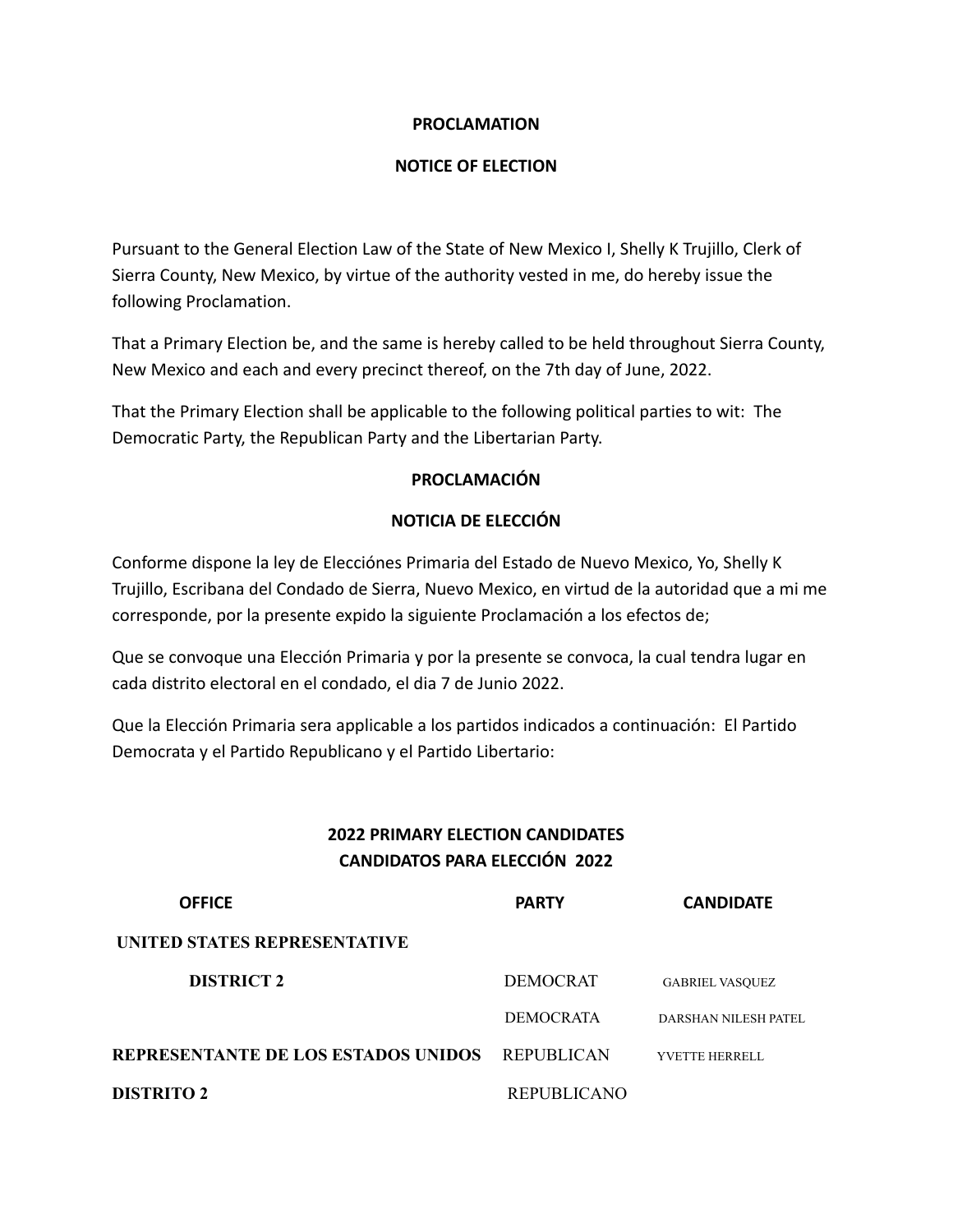| <b>GOVERNOR</b><br><b>GOBERNADOR</b>             | <b>DEMOCRAT</b><br><b>DEMOCRATA</b>      | MICHELLE LUJAN GRISHAM                   |  |
|--------------------------------------------------|------------------------------------------|------------------------------------------|--|
|                                                  | <b>REPUBLICAN</b><br><b>REPBUBLICANO</b> | JAY C. BLOCK<br><b>REBECCAL. DOW</b>     |  |
|                                                  |                                          | <b>GREGORY JOSEPH ZANETTI</b>            |  |
|                                                  |                                          | ETHEL R. MAHARG                          |  |
|                                                  |                                          | MARK V. RONCHETTI                        |  |
|                                                  | <b>LIBERTARIAN</b>                       | <b>KAREN EVETTE BEDONIE</b>              |  |
|                                                  | <b>LIBERTARIA</b>                        |                                          |  |
| <b>LIEUTENANT GOVERNOR</b>                       | <b>DEMOCRAT</b>                          | HOWIE C. MORALES                         |  |
| <b>TENIENTE GOBERNADOR</b>                       | <b>DEMOCRATA</b>                         |                                          |  |
|                                                  | <b>REPUBLICAN</b>                        | ANT L. THORNTON                          |  |
|                                                  | <b>REPUBLICANO</b>                       | PEGGY L. MULLER-ARAGON                   |  |
|                                                  | <b>LIBERTARIAN</b>                       | TRAVIS STEVEN SANCHEZ                    |  |
| <b>SECRETARY OF STATE</b>                        | <b>DEMOCRAT</b>                          | MAGGIE TOULOUSE OLIVER                   |  |
| <b>SECRETARIO DE ESTADO</b>                      | <b>DEMOCRATA</b>                         |                                          |  |
|                                                  | <b>LIBERTARIAN</b>                       | <b>MAYNA ERIKA MYERS</b>                 |  |
|                                                  | <b>LIBERTARIO</b>                        |                                          |  |
|                                                  | <b>REPUBLICAN</b>                        | <b>AUDREY TRUJILLO</b>                   |  |
|                                                  | <b>REPUBLICANO</b>                       |                                          |  |
| <b>STATE AUDITOR</b><br><b>AUDITOR DE ESTADO</b> | <b>DEMOCRAT</b><br><b>DEMOCRATA</b>      | ZACHARY A. QUINTERO<br>JOSEPH M. MAESTES |  |
|                                                  |                                          | LIBERTARIANWRITE IN CANDIDATE            |  |
|                                                  | <b>LIBERTARIO</b>                        |                                          |  |
|                                                  | <b>REPUBLICAN</b>                        |                                          |  |
|                                                  | <b>REPUBLICANO</b>                       |                                          |  |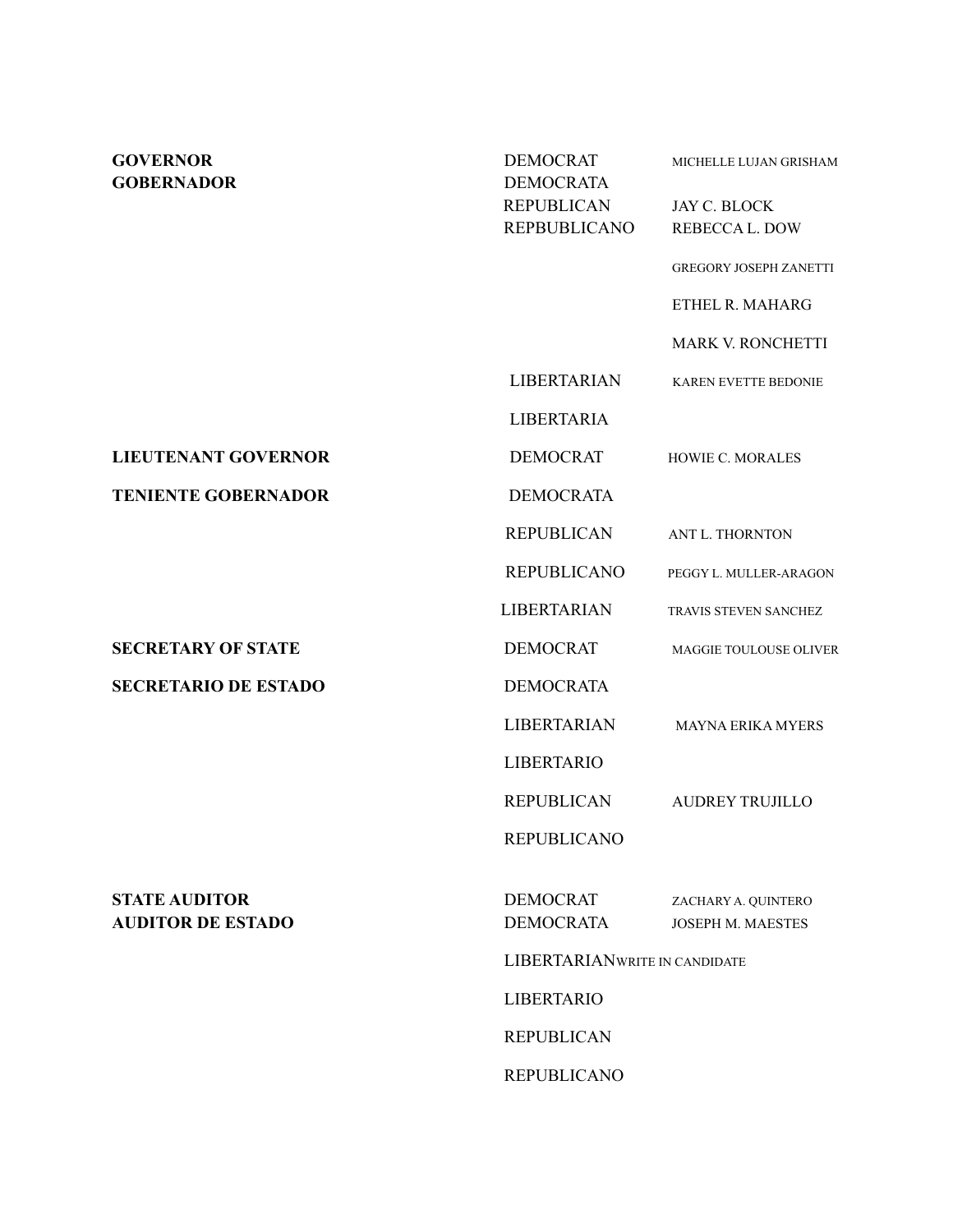| <b>STATE TREASURER</b>                                                        | <b>DEMOCRAT</b>                         | LAURA M. MONTOYA          |
|-------------------------------------------------------------------------------|-----------------------------------------|---------------------------|
| <b>TESORERO DE ESTADO</b>                                                     | <b>DEMOCRATA</b>                        | HEATHER R. BENAVIDEZ      |
|                                                                               | <b>REPUBLICAN</b><br><b>REPUBLICANO</b> | <b>HARRY B. MONTOYA</b>   |
| <b>COMMISSIONER OF PUBLIC LANDS</b><br><b>COMISIONADO DE TIERRAS PÚBLICAS</b> | <b>DEMOCRAT</b><br><b>DEMOCRATA</b>     | STEPHANIE GARCIA RICHARD  |
|                                                                               | <b>REPUBLICAN</b>                       | JEFFERSON L. BYRD         |
|                                                                               | <b>REPUBLICANO</b>                      |                           |
| <b>ATTORNEY GENERAL</b>                                                       | <b>DEMOCRAT</b>                         | <b>BRIAN S. COLON</b>     |
| PROCURADOR GENERAL                                                            | <b>DEMOCRATA</b>                        | <b>RAUL TORREZ</b>        |
|                                                                               |                                         |                           |
|                                                                               | <b>REPUBLICAN</b>                       | <b>JEREMY MICHAEL GAY</b> |
|                                                                               | <b>REPUBLICANO</b>                      |                           |
| <b>JUDGES OF THE COURT OF APPEALS</b><br>$\mathbf{1}$                         | <b>DEMOCRAT</b>                         | <b>GERALD EDWARD BACA</b> |
|                                                                               |                                         |                           |
| <b>JUECES DE LA CORTE DE APELACIONES</b>                                      | <b>DEMOCRATA</b>                        |                           |
|                                                                               | <b>REPUBLICAN</b>                       | <b>BARBARA V. JOHNSON</b> |
|                                                                               | <b>REPUBLICANO</b>                      |                           |
|                                                                               | <b>LIBERTARIAN</b>                      |                           |
|                                                                               | <b>LIBERTARIA</b>                       | <b>WRITE IN CANDIDATE</b> |
| <b>JUDGES OF THE COURT OF APPEALS 2</b>                                       | <b>DEMOCRAT</b>                         | KATHERINE ANNE WRAY       |
| <b>JUECES DE LA CORTE DE APELACIONES</b>                                      | <b>DEMOCRATA</b><br><b>REPUBLICAN</b>   | <b>GERTRUDE LEE</b>       |
|                                                                               | <b>REPUBLICANO</b>                      |                           |
|                                                                               | <b>LIBERTARIAN</b>                      | <b>STEPHEN P. CURTIS</b>  |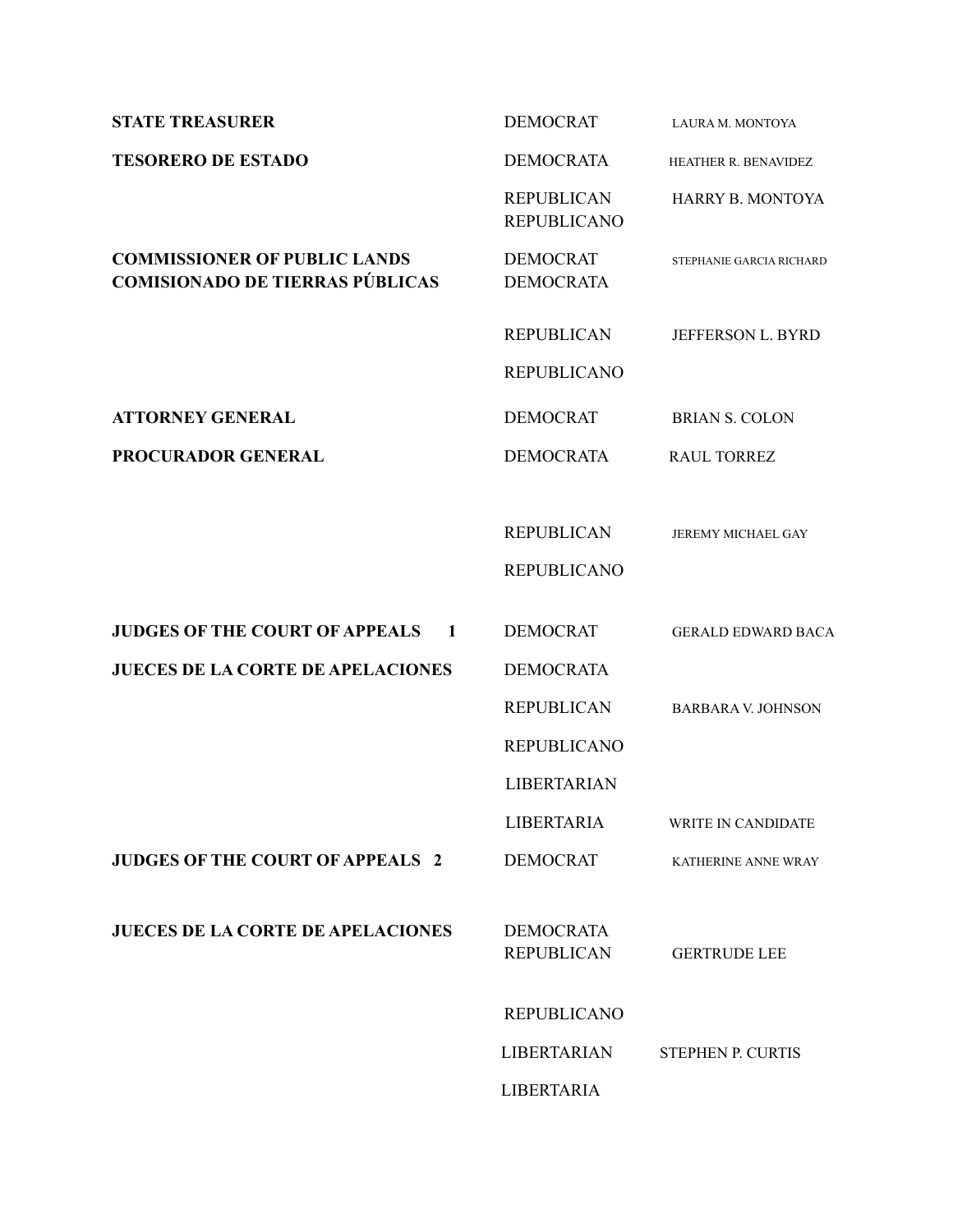| <b>STATE HOUSE OF REPRESENTATIVE</b> | <b>DEMOCRAT</b>    | TARA JARAMILLO                |
|--------------------------------------|--------------------|-------------------------------|
| <b>DISTRICT 38</b>                   | <b>DEMOCRATA</b>   | <b>RAVI BHASKER</b>           |
| <b>REPRESENTANTE DE ESTADO</b>       | <b>REPUBLICAN</b>  | MELBA T. AGUILAR              |
| <b>DISTRITO 38</b>                   | <b>REPUBLICANO</b> | SANDRA K. HAMMACK             |
| <b>STATE HOUSE OF REPRESENTATIVE</b> | DEMOCRAT           | RODOLPHO S MARTINEZ           |
| <b>DISTRICT 49</b>                   | DEMOCRATA          |                               |
| <b>REPRESENTANTE DE ESTADO</b>       | <b>REPUBLICAN</b>  | <b>GAIL "MISSY" ARMSTRONG</b> |
| <b>DISTRITO 49</b>                   | <b>REPUBLICANO</b> |                               |

| <b>PUBLIC EDUCATION COMMISSION</b>            | <b>REPUBLICAN</b>  | WRITE-IN CANDIDATE |
|-----------------------------------------------|--------------------|--------------------|
| <b>DISTRICT 6</b>                             | <b>REPUBLICANO</b> |                    |
| <b>COMISIÓN DE EDUCACIÓN PÚBLICA</b>          |                    |                    |
| <b>DISTRITO 6</b>                             |                    |                    |
|                                               |                    |                    |
| <b>JUDICIAL DISTRICT JUDGE</b>                | <b>DEMOCRAT</b>    | ROSCOE A WOODS     |
| 7 <sup>th</sup> Judicial District, Division 2 | <b>DEMOCRATA</b>   |                    |
| <b>JUECES DEL DISTRITO JUDICIAL</b>           | <b>REPUBLICAN</b>  |                    |
| 7° Distrito Judicial, División                | <b>REPUBLICANO</b> |                    |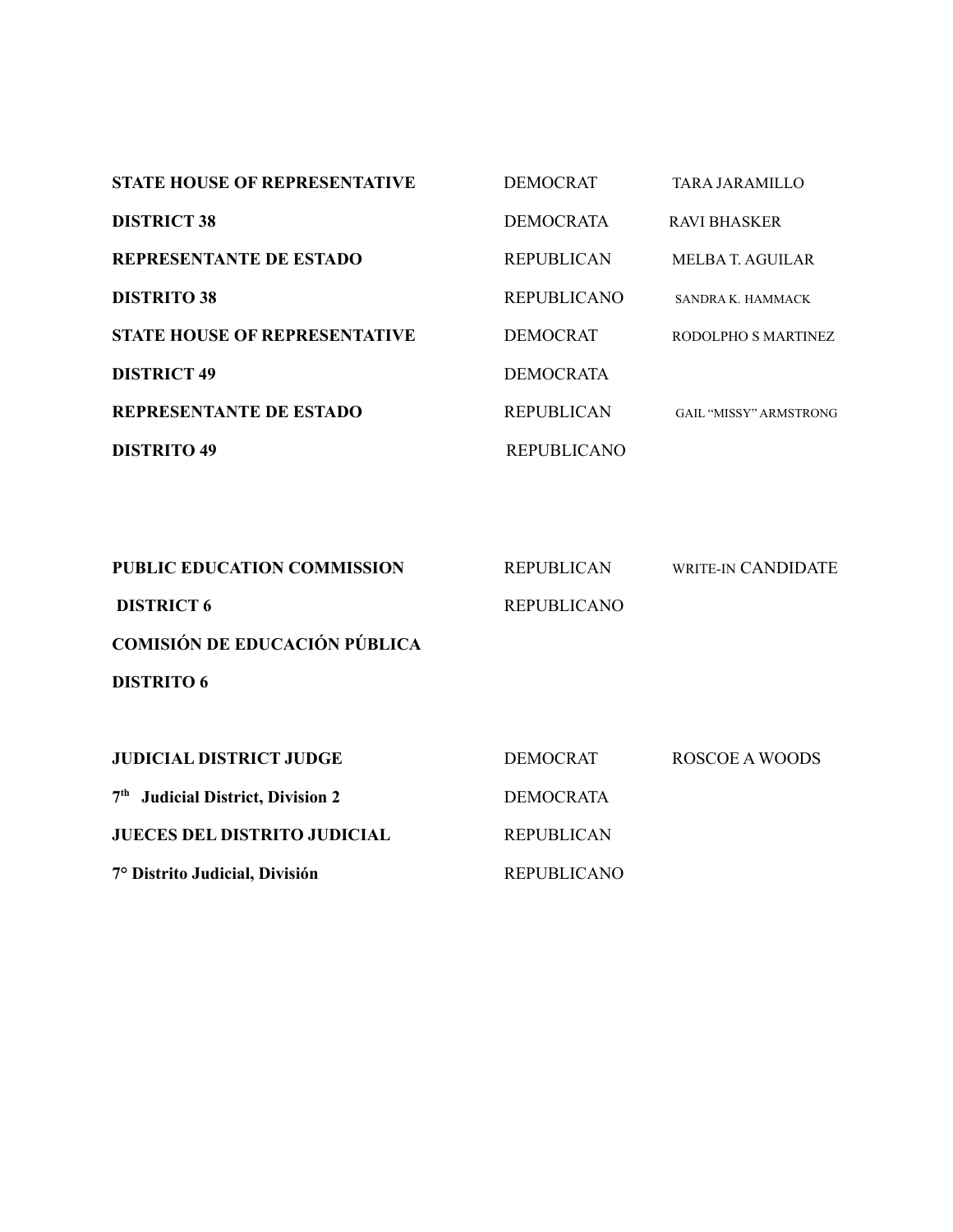## **COUNTY OFFICES FUNCIONARIOS EN LOS CONDADOS**

| <b>COUNTY COMMISSIONER</b><br><b>DISTRICT 1</b><br><b>COMISIONADO DE CONDADO</b> | <b>DEMOCRAT</b><br><b>DEMOCRATA</b>     |                                                                             |
|----------------------------------------------------------------------------------|-----------------------------------------|-----------------------------------------------------------------------------|
| <b>DISTRITO 1</b>                                                                | <b>REPUBLICAN</b>                       | JAMES E. PAXON, JR                                                          |
|                                                                                  | <b>REPUBLICANO</b>                      |                                                                             |
| <b>COUNTY COMMISSIONER</b><br><b>DISTRICT 2</b>                                  | <b>DEMOCRAT</b><br><b>DEMOCRATA</b>     |                                                                             |
| <b>COMISIONADO DE CONDADO</b>                                                    |                                         |                                                                             |
| <b>DISTRITO 2</b>                                                                | <b>REPUBLICAN</b><br><b>REPUBLICANO</b> | <b>TRAVIS L DAY</b>                                                         |
| <b>COUNTY SHERIFF</b>                                                            | <b>DEMOCRAT</b>                         | MICHAEL K. LANFORD                                                          |
| <b>ALGUACIL DEL CONDADO</b>                                                      | <b>DEMOCRATA</b>                        |                                                                             |
|                                                                                  | <b>REPUBLICAN</b><br><b>REPUBLICANO</b> | <b>JOSHUA D. BAKER</b><br>RONDALD DEE BROWN<br>TED S. ONTIVEROS             |
| <b>PROBATE JUDGE</b><br><b>JUEZ DE SUCESIÓN</b>                                  | <b>REPUBLICAN</b><br><b>REPUBLICANO</b> | <b>THOMAS G PESTAK</b>                                                      |
| <b>MAGISTRATE JUDGE</b><br><b>JUEZ MAGISTRADO</b>                                | <b>REPUBLICAN</b><br><b>REPUBLICANO</b> | <b>DENISE M. ADDIE</b><br><b>BRADLEY M. SPENCER</b><br><b>GEORGE A. LEE</b> |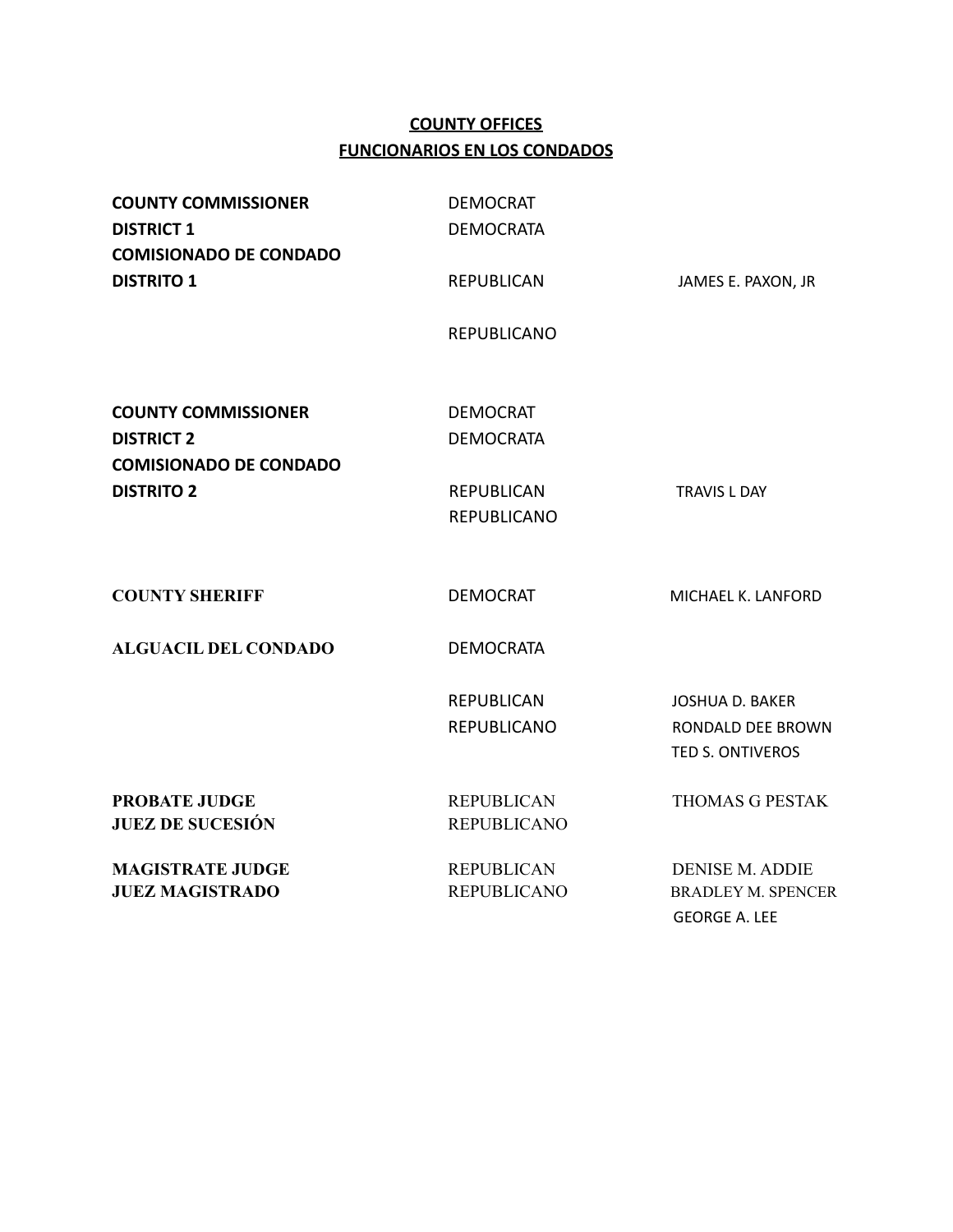## **PRECINCTS AND POLLING PLACES PRECINTOS Y LOCACIÓNES**

| <b>PCT</b>              | <b>PCT TYPE</b>       | <b>POLLING LOCATION / LOCACIÓN</b>     |
|-------------------------|-----------------------|----------------------------------------|
| <b>VCC</b>              | <b>VOTE CENTER</b>    | <b>HILLSBORO COMMUNITY CENTER</b>      |
|                         | <b>CENTRO DE VOTO</b> | <b>ELENORA STREET</b>                  |
|                         |                       | HILLSBORO 88042                        |
| <b>VCC</b>              | <b>VOTE CENTER</b>    | <b>KEN JAMES SENIOR CENTER</b>         |
|                         | <b>CENTRO DE VOTO</b> | 13985 HWY 187                          |
|                         |                       | <b>ARREY 87930</b>                     |
| <b>VCC</b>              | <b>VOTE CENTER</b>    | <b>ELEPHANT BUTTE COMMUNITY CENTER</b> |
|                         | <b>CENTRO DE VOTO</b> | <b>103 RIO GRAND STREET</b>            |
|                         |                       | <b>ELEPHANT BUTTE 87935</b>            |
| <b>VCC</b>              | <b>VOTE CENTER</b>    | <b>WINSTON COUNTRY CHURCH</b>          |
|                         | <b>CENTRO DE VOTO</b> | 2899 HWY 52                            |
|                         |                       | <b>WINSTON 87943</b>                   |
| <b>VCC</b>              | <b>VOTE CENTER</b>    | <b>MONTICELLO FIRE STATION</b>         |
|                         | <b>CENTRO DE VOTO</b> | <b>STATE HWY 142</b>                   |
|                         |                       | <b>MONTICELLO 87939</b>                |
| <b>VCC</b>              | <b>VOTE CENTER</b>    | <b>CABALLO FIRE STATION</b>            |
|                         | <b>CENTRO DE VOTO</b> | <b>HWY 187</b>                         |
|                         |                       | <b>CABALLO 87931</b>                   |
| <b>VCC</b>              | <b>VOTE CENTER</b>    | <b>ALBERT J LYON EVENT CENTER</b>      |
|                         | <b>CENTRO DE VOTO</b> | <b>2953 S BROADWAY</b>                 |
|                         |                       | <b>TOR C 87901</b>                     |
| <b>VCC</b>              | <b>VOTE CENTER</b>    | <b>CIVIC CENTER</b>                    |
|                         | <b>CENTRO DE VOTO</b> | 400 W 4TH                              |
| <b>ABSENTEE VOTING</b>  |                       | <b>SIERRA COUNTY CLERKS OFFICE</b>     |
| <b>VOTO EN AUSENCIA</b> |                       |                                        |
| <b>EARLY VOTING</b>     |                       | <b>SIERRA COUNTY CLERKS OFFICE</b>     |
| LA VOTACIÓN ANTICIPADA  |                       |                                        |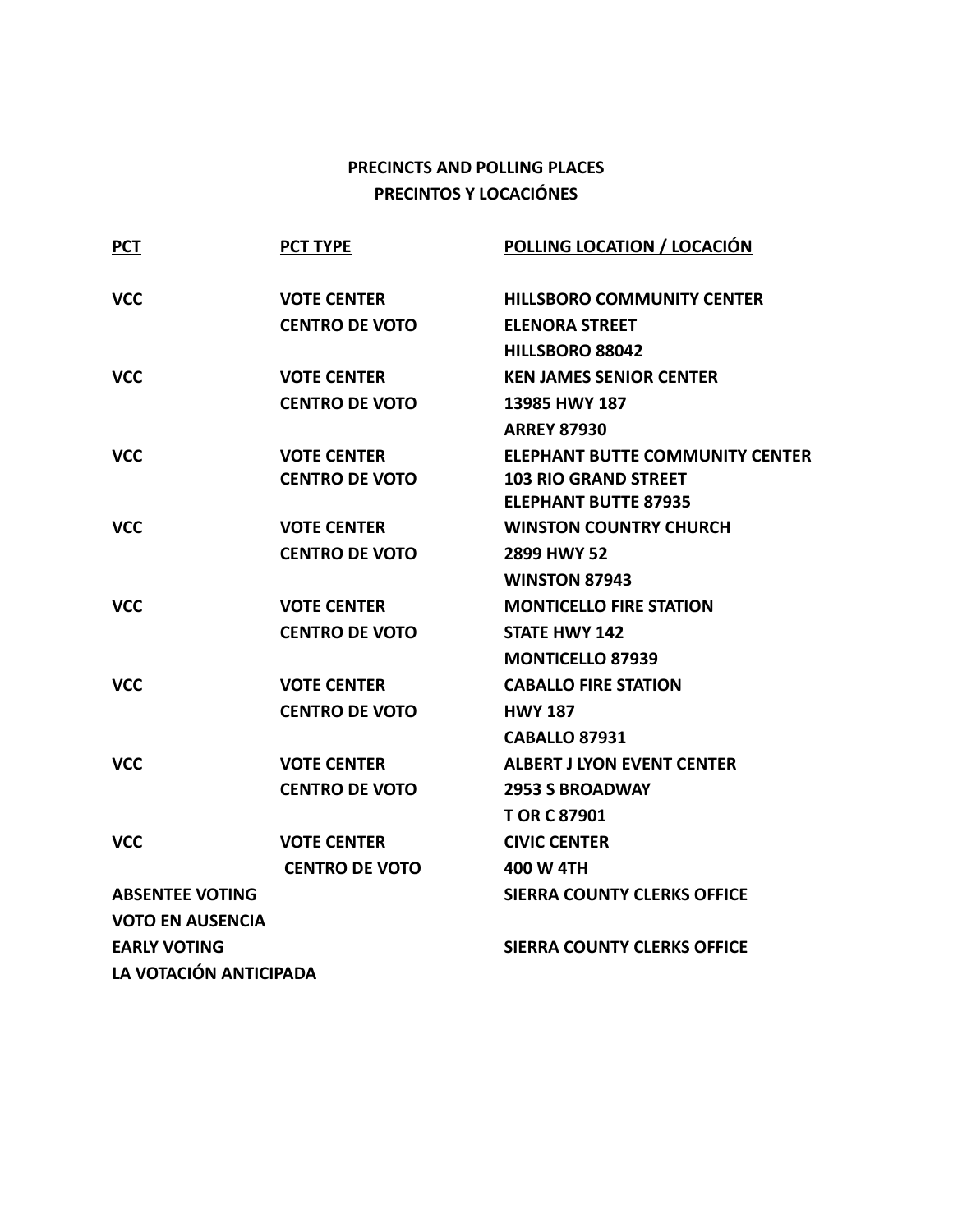### **2022 PRECINCT OFFICIALS OFFICIALES DE PRECINTO 2022**

# **VOTING CONVENIENCE CENTER (VCC) 1A CENTRO DE VOTACIÓN DE LA CONVENIENCIA (VCC) 1A PRECINCTS / PRECINTOS: 1A**

**PRESIDING JUDGE ELECTION JUDGE PRESIDENTE DEL TRIBUNAL JUEZ** MAREE C. WESTLAND DENISE LINDSEY

**ELECTION CLERK ESCRIBANO** BARBARA PEARLMAN

## **VOTING CONVENIENCE CENTER (VCC) 1B CENTRO DE VOTACIÓN DE LA CONVENIENCIA (VCC) 1B PRECINCTS / PRECINTOS: 1B**

**PRESIDING JUDGE ELECTION JUDGE PRESIDENTE DEL TRIBUNAL JUEZ** VILATE J FIELDS ELIZEBETH T WILLIAMS

**ELECTION CLERK ESCRIBANO** JENNIFER SEELY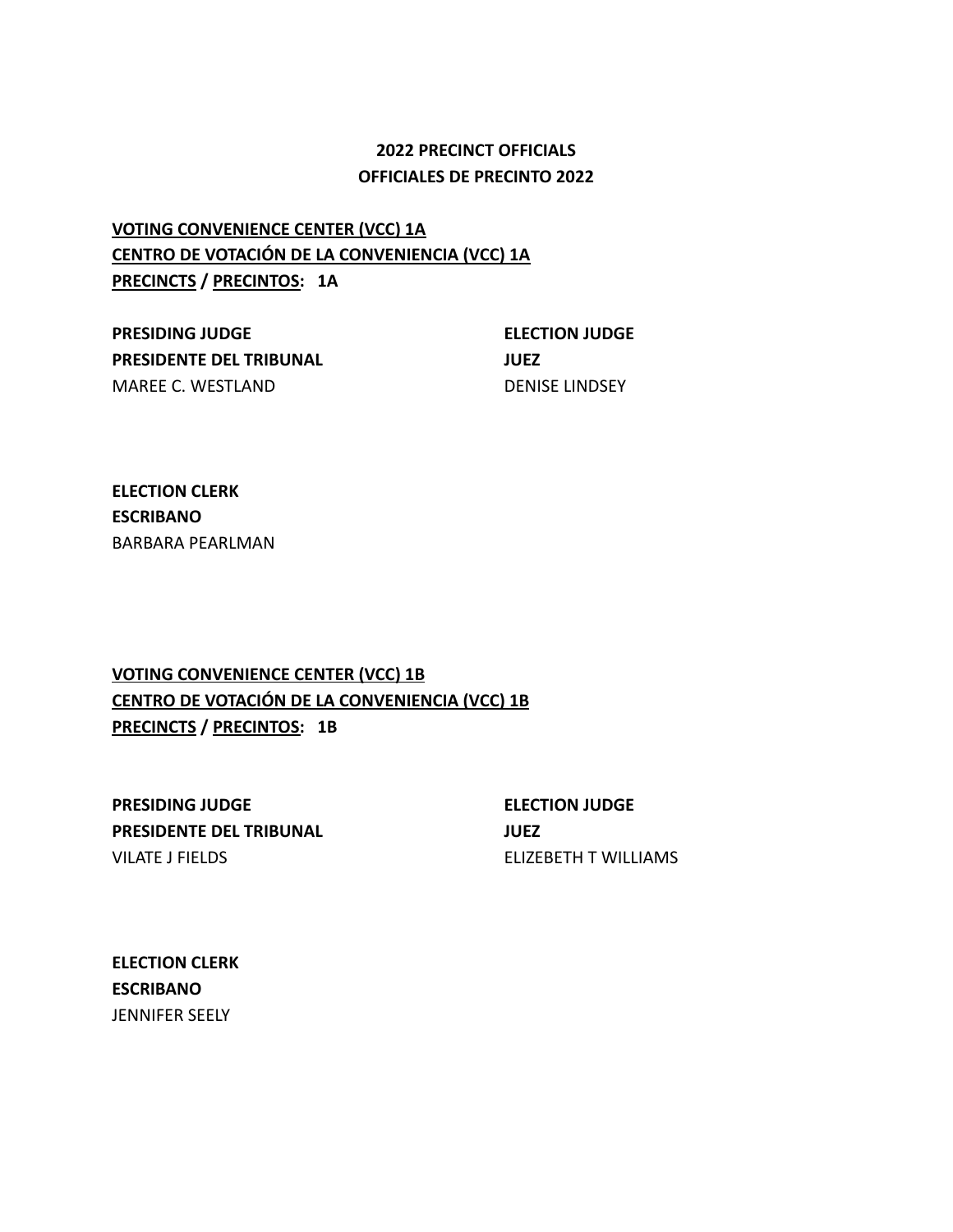# **VOTING CONVENIENCE CENTER (VCC) 2A CENTRO DE VOTACIÓN DE LA CONVENIENCIA (VCC) 2A PRECINCTS / PRECINTOS: 2A**

**PRESIDING JUDGE ELECTION JUDGE PRESIDENTE DEL TRIBUNAL JUEZ** JULIE T. CRESPIN JOHANNA TIGHE

**ELECTION CLERK ESCRIBANO** JAMES WASHMAN

**VOTING CONVENIENCE CENTER (VCC) 3A CENTRO DE VOTACIÓN DE LA CONVENIENCIA (VCC) 3A PRECINCTS / PRECINTOS: 3A**

**PRESIDING JUDGE ELECTION JUDGE PRESIDENTE DEL TRIBUNAL JUEZ** ROBIN YOUNG CATHERINE A PIERCE

**ELECTION CLERK ELECTION CLERK ESCRIBANO ESCRIBANO** DEBORAH CARROLL

**VOTING CONVENIENCE CENTER (VCC) 3B CENTRO DE VOTACIÓN DE LA CONVENIENCIA (VCC) 3B PRECINCTS / PRECINTOS: 3B**

**PRESIDING JUDGE ELECTION JUDGE PRESIDENTE DEL TRIBUNAL JUEZ**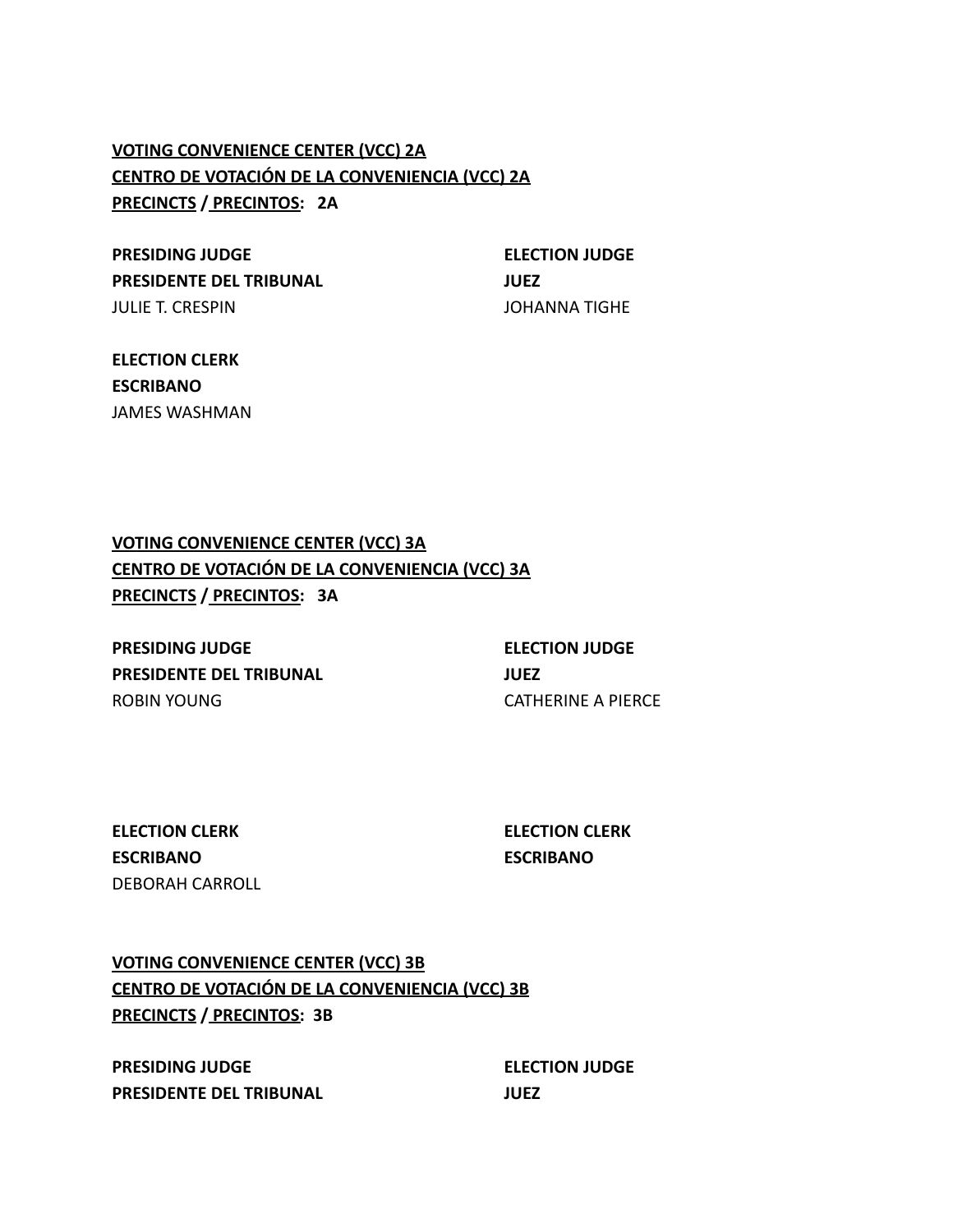CLAUDIA BOLTON JEFFERY ALONZO R MONROE

**ELECTION CLERK ELECTION CLERK ESCRIBANO ESCRIBANO** JEANNE CALLAHAN

## **VOTING CONVENIENCE CENTER (VCC) 4 CENTRO DE VOTACIÓN DE LA CONVENIENCIA (VCC) 4 PRECINCTS / PRECINTOS: 4**

**PRESIDING JUDGE ELECTION JUDGE PRESIDENTE DEL TRIBUNAL JUEZ** CHARLOTTE HALL **GET AN ALL CHARLOTTE** HALL

**ELECTION CLERK ELECTION CLERK ESCRIBANO ESCRIBANO** LAURA STYRON

**VOTING CONVENIENCE CENTER (VCC) CENTRO DE VOTACIÓN DE LA CONVENIENCIA (VCC) PRECINCTS / PRECINTOS: 5,6,7**

**PRESIDING JUDGE ELECTION JUDGE PRESIDENTE DEL TRIBUNAL JUEZ** KATRINA S FERNANDEZ KENNETH A ROCKWELL

**ELECTION CLERK ELECTION CLERK**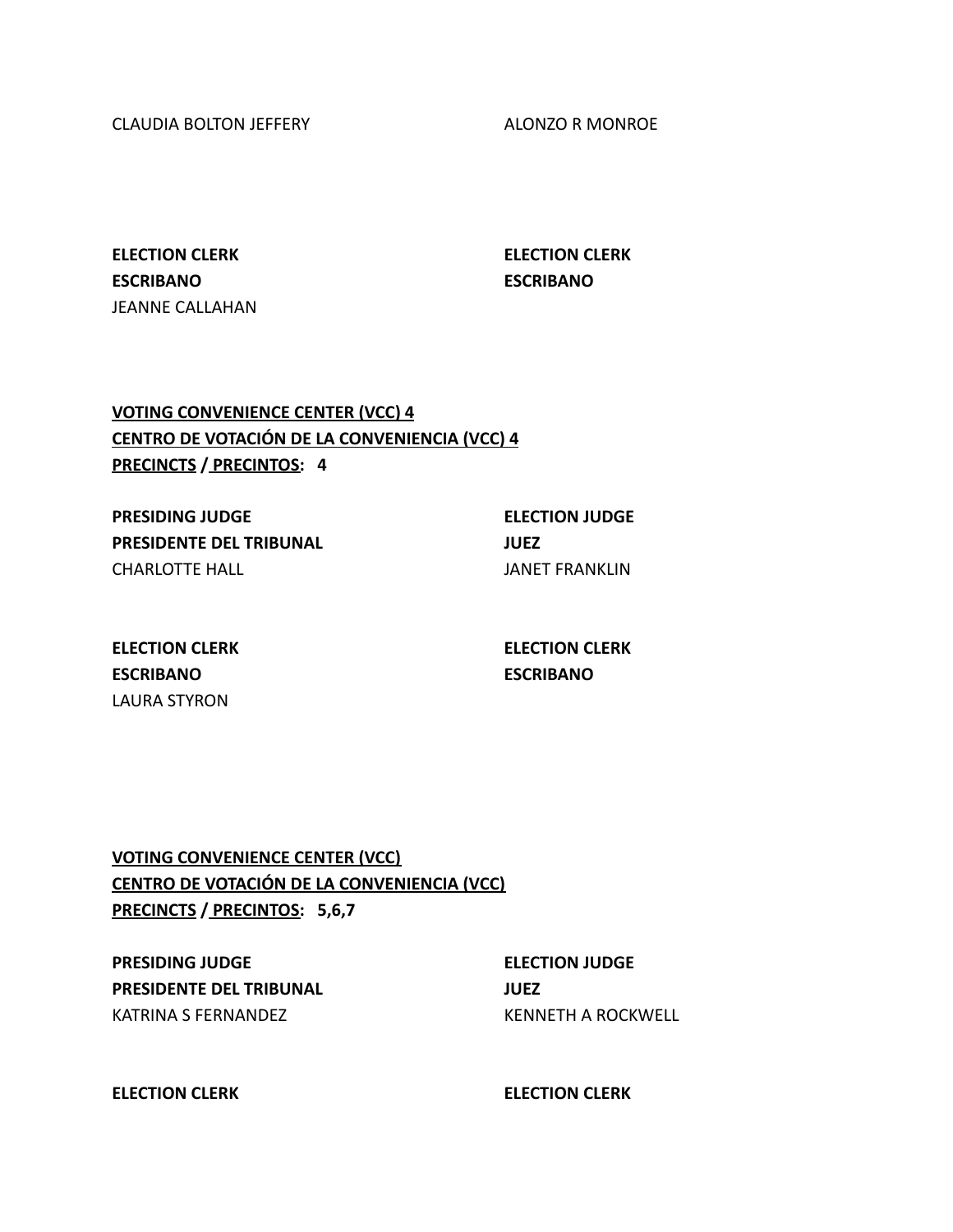**ESCRIBANO ESCRIBANO** LUCILLE LOMELAND DEBORAH NILES

**ELECTION CLERK ESCRIBANO** CONNIE LANGDON

**VOTING CONVENIENCE CENTER (VCC) CENTRO DE VOTACIÓN DE LA CONVENIENCIA (VCC) PRECINCTS / PRECINTOS: 2B,8,9**

**PRESIDING JUDGE ELECTION JUDGE PRESIDENTE DEL TRIBUNAL JUEZ** BOBBY LUCERO JESSICA HEARN

**ESCRIBANO ESCRIBANO**

**ELECTION CLERK ELECTION CLERK** YOLANDA SILVA VICKI BALLINGER

#### **EARLY IN PERSON AND ABSENTEE PRECINCT**

**PRESIDING JUDGE ELECTION JUDGE PRESIDENTE DEL TRIBUNAL JUEZ** MARY JO MONTGOMERY **EXAMPLE A TABLE 1988 PATRICIA LUCERO** 

**ELECTION CLERK ELECTION CLERK ESCRIBANO** JOYCE PERRY ANITA PETERSEN CONNIE GRIEGO